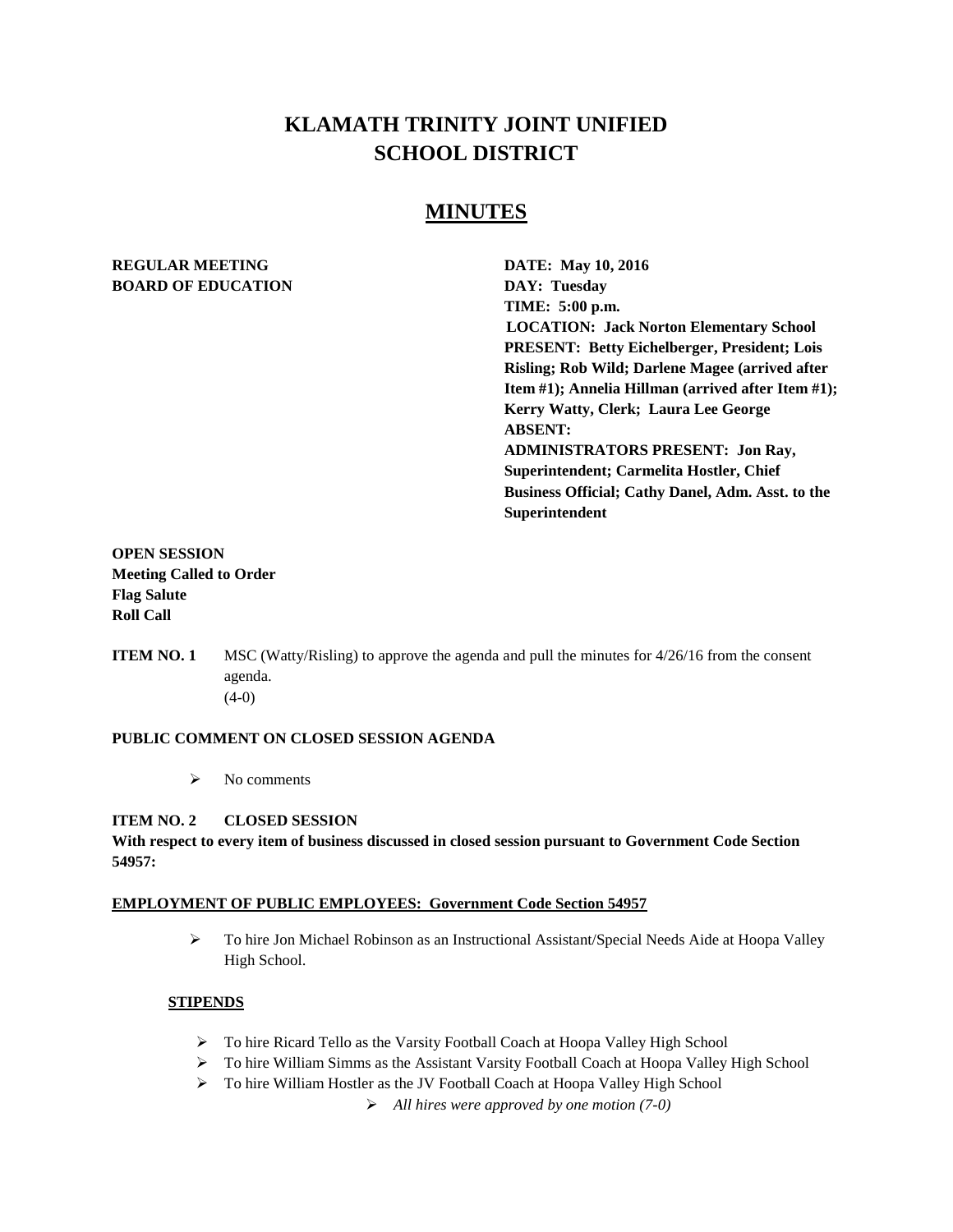# **VOLUNTEER COACHING**

To approve Danielle Batey as a volunteer Track Coach at Hoopa Valley High School

# **Discipline, dismissal, release, non-re-election, acceptance of the resignation of, or other action which otherwise affects the employment status of a public employee (G.C. Sec.54957)**

*The Superintendent has accepted the retirement/resignations of Michelle Griffin and Adrienne LeMieux.* 

GOVERNMENT CODE SECITON 54956.9 Conference with Legal Counsel – Anticipated Litigation: Under Government Code sections 54956.9(d)(2), the Klamath Trinity Joint Unified Board of Trustees hereby provides public notice that it may meet in Closed Session to decide whether there is significant exposure to litigation, and to consider and act in connection with matters for which there is a significant exposure to litigation. Under Government Code sections 54956.9, the Klamath Trinity Joint Unified Board of Trustees hereby provides public notice that it may meet in Closed Session to decide to initiate litigation and to consider and act in connection with litigation it has decided to initiate Conference with Legal Counsel – Anticipated Litigation: Significant exposure to Litigation.

GOVERNMENT CODE SECTIONS 6549.1(d) AND 54957.6 CONFERENCE WITH LABOR NEGOTIATOR Agency Negotiator: Jon Ray, Superintendent, Employee Organizations: Klamath Trinity Teachers Association (KTTA); California School Employees Association, Chapter 347 (CSEA); Unrepresented Employees. CONFERENCE WITH DISTRICT NEGOTIATOR:

# **RETURN TO OPEN SESSION** 6:18 **p.m.**

# **ITEM NO. 3 ANNOUNCEMENT OF ACTIONS TAKEN IN CLOSED SESSION WHICH ARE REQUIRED TO BE ANNOUNCED**

# **ITEM NO. 4 PUBLIC COMMENT AND COMMUNICATION ON NON-AGENDAT ITEMS: TO INCLUDE INDIAN POLICIES AND PROCEDURES**

- $\triangleright$  Kristen King McCovey-volunteer clearance.
- Patti Gibbens-Cook/custodian position at Jack Norton Elementary School.

# **ITEM NO. 5 CONSENT AGENDA**

MSC (Risling/Watty) to pull Items 5.1 and 5.3 from the consent agenda.  $(7-0)$ 

# **5.1 MINUTES OF PREVIOUS MEETING**

Regular Meeting – April 12, 2016 Special Meeting – April 26, 2016 MSC (George/Risling) to reflect under those present at the April 26, 2016 meeting that Laura Lee George was present for the whole meeting and did not leave after the closed session. (7-0)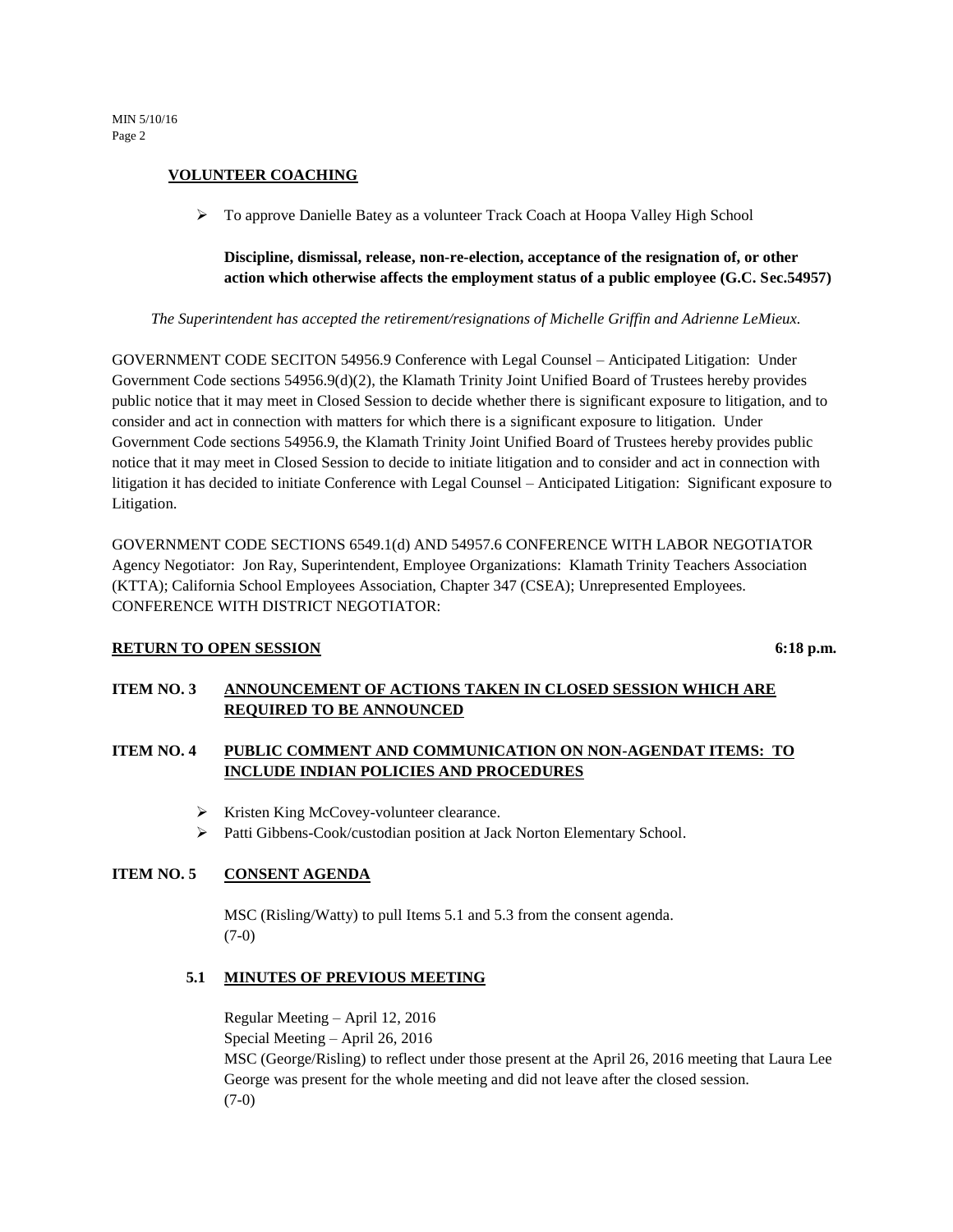MIN 5/10/16 Page 3

#### **5.2 BILLS AND WARRANTS REPORT**

Total for the month of April: \$1,591,951.71

MSC (Risling/Watty) to approve the bills and warrants report as presented. (7-0)

### **5.3 OVERNIGHT FIELD TRIP**

MSC (Risling/George) to approve the overnight field trip to participate in the 14<sup>th</sup> Annual Salmon Relay Run on May 27-29. (7-0)

MSC (Risling/Hillman) to approve the Hoopa Elementary School's eighth grade field trip to Los Angeles on May 29-June  $4<sup>th</sup>$ . (7-0)

The Board approved Orleans Elementary School's eighth grade class trip to San Francisco on June 7-10.

(See consent agenda approval)

# **ITEM NO. 6 DISTRICT REPORTS**

- **6.1** Chief Business Official's Report: Reported P2 was submitted with a drop of 19.32 overall in our attendance.
- **6.2** Superintendent's Report: Last meeting the Board awarded contracts for the abatement and TV and Orleans are undergoing abatement and demolition. Abatements should be done by the end of the month but the deadline is June  $30<sup>th</sup>$ . Hopefully the cafeterias will be open by August  $30<sup>th</sup>$ .
- **6.3** Board Reports: None
- **6.4** Employee Group Reports: Patti Kelley, CSEA President reported negotiations are moving along positively and hope to settle soon.
- **6.5** Indian Education Director's Report: Margo Robbins, Indian Education Director thanked the Board for approving the Buckeye Gathering field trip, talked about the Cultural Connections trip to the Salmon River, announced a student from Hoopa High was nominated to be on the True North Board, and the Title 7 grant is ready to be submitted.
- **6.6** Special Education Director's Report: No report.

#### **DISCUSSION ITEMS**

# **ITEM NO. 7 ITEMS FOR BOARD ACTION**

#### **7.1 SCHOOL SITE PLAN/HOOPA ELEMENTARY SCHOOL**

Motion denied (Wild/Watty) to approve the school site plan.  $(0-7)$ 

 **7.2 SCHOOL INNOVATIONS AND ACHIEVEMENT**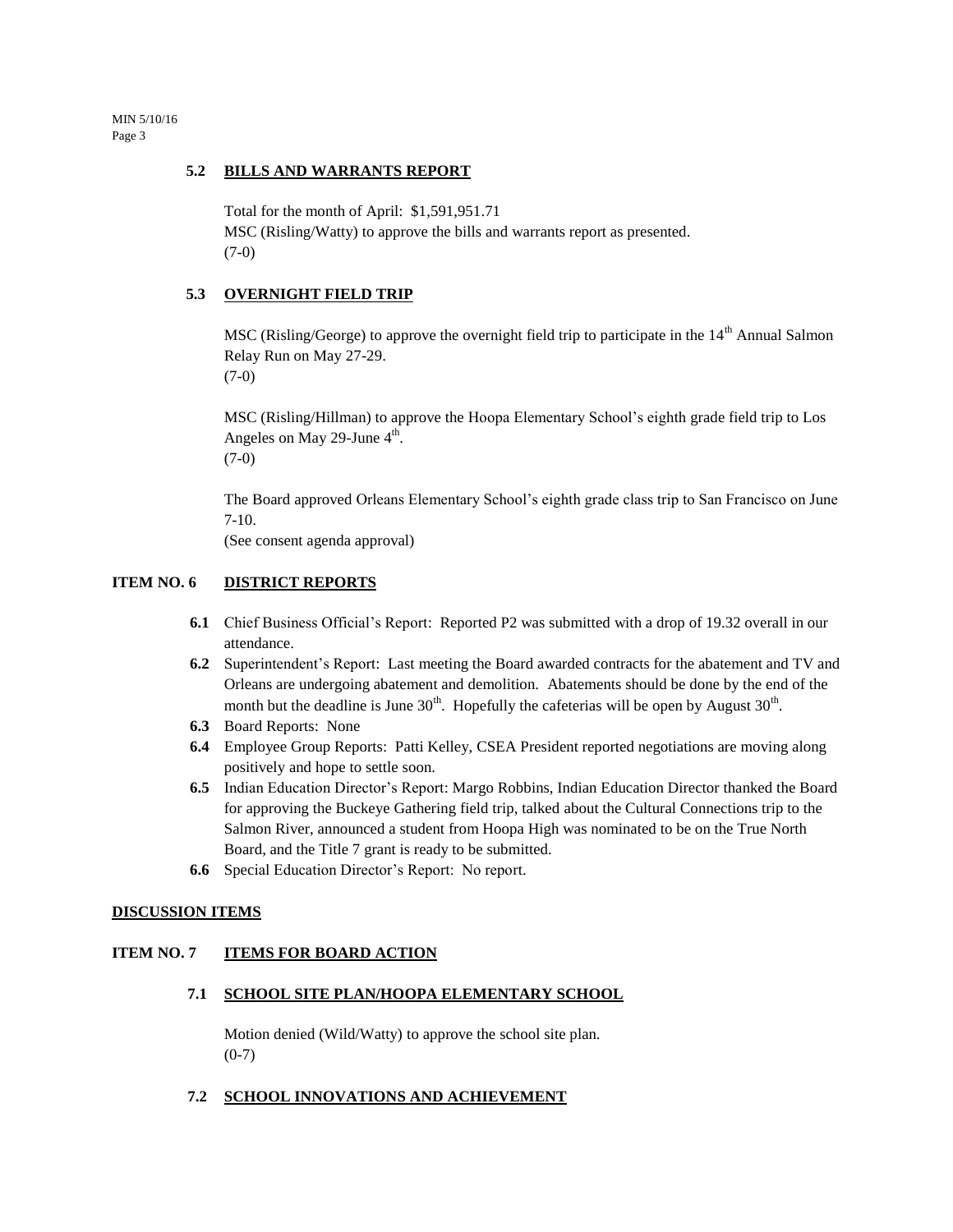MSC (George/Watty) to approve the agreement with SI&A in the amount of \$5,400.00 to retain services for the preparation of school accountability report cards (SARC). (7-0)

# **7.3 CACHING SERVER APPROVAL FROM ERATE POSTING**

MSC (Wild/Hillman) to approve the proposal from Tomahawk-Cachebox solution in the amount of \$3,952.50 to help relieve internet traffic congestion at sites that have as little as 1.5 Mbps and as many as 250+ concurrently connected devices.  $(7-0)$ 

# **7.4 WIRELESS INTERNET ACCESS SOLUTION APPROVAL FROM ERATE POSTING**

MSC (Watty/George) to approve the proposal from AMS-Merkai solution in the amount of \$7,512.52 for additional access points to expand the coverage to provide encompassing coverage as well as full saturation to provide critical wireless access for staff, teachers, and student devices.  $(7-0)$ 

# **7.5 MULTIPLE MEASURES, LLC QUOTE**

MSC (Wild/Eichelberger) to approve the quote in the amount of \$768.75 for student data tracking. (7-0)

# **7.6 OUR YOUTH, OUR FUTURE SURVEY**

MSC (George/Watty) to allow our students at Hoopa Elementary to participate in a national study by Colorado State University of youth who live on or near American Indian reservations. (7-0)

# **7.7 REQUEST FOR ALLOWANCE OF ATTENDANCE BECAUSE OF EMERGENCY CONDITIONS**

MSC (Geogre/Watty) to approve the submission of a request for allowance of attendance for Weitchpec Elementary School on September 14, 2015.  $(7-0)$ 

# **7.8 REQUEST FOR ALLOWANCE OF ATTENDANCE BECAUSE OF EMERGENCY CONDITIONS**

MSC (George/Hillman) to approve the submission of a request for allowance of attendance for Jack Norton Elementary School on September 22, 2015.  $(7-0)$ 

# **7.9 CHANGE ORDER FOR HOOPA ELEMENTARY SCHOOL CLASSROOM/ADMIN & GYM ALTERATIONS**

MSC (Wild/Watty) to approve the change orders in the amount of \$127,793.35. (7-0)